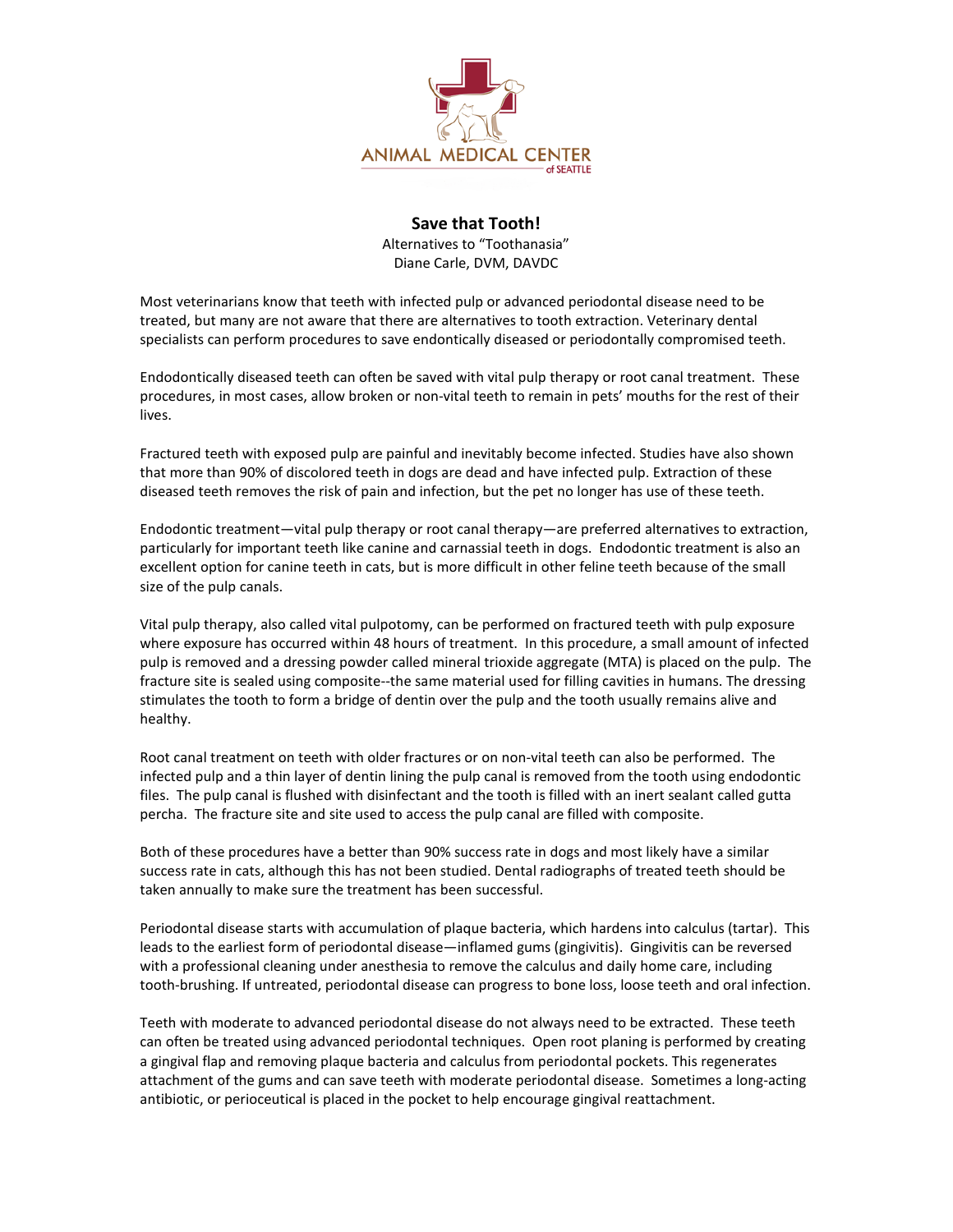Teeth with deep pockets can often be saved by performing open root planing, followed by guided tissue regeneration to replace lost supporting bone. In guided tissue regeneration, bone-grafting material is placed in periodontal pockets and a resorbable collagen membrane is placed over the graft. The membrane prevents soft tissue from migrating into the pocket until new periodontal ligament and bone regenerates. These treatments are only suitable for some types of periodontal bone loss and a veterinary dental specialist needs to evaluate teeth with radiographs and an oral examination under anesthesia in order to determine if they are candidates for these procedures.

## **Figures**



**Figure 1**: Fourth premolar tooth after root canal treatment



**Figure 2**: Canine tooth immediately after vital pulp therapy



**Figure 3**: Canine tooth six months after vital pulp therapy. A dental bridge has formed just below the dressing material at the fracture site and the pulp canal has narrowed indicating the tooth is vital and healthy